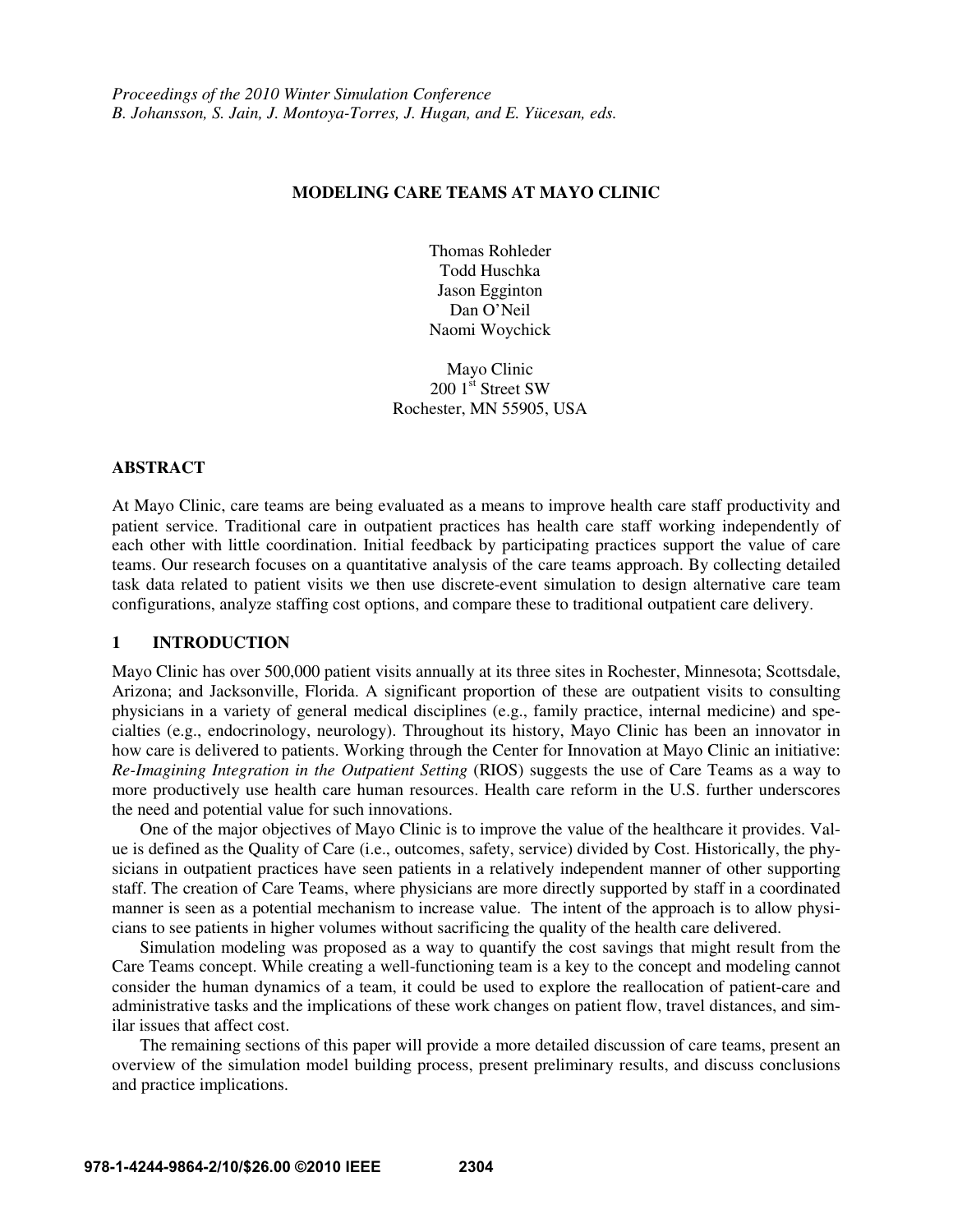## **2 AN OVERVIEW OF CARE TEAMS**

In this section we will provide an overview of care teams and related simulation modeling research.

## **2.1 Literature Review**

In the literature review we will present some of the research regarding the care teams approach and simulation modeling work related to outpatient health services.

## **2.1.1 Healthcare Services Literature**

The use of multidisciplinary groups of care providers ("care teams") has been employed in part to efficiently distribute health care human resources and provide high-quality patient care. Much of that work has focused on worker reallocation among specific positions. One recent example is shifting or "matching" work from physicians to nonphysician clinicians (Druss 2003). Grzybicki et al. (2002) studied the capabilities of physician assistants and Mundinger et al. (2000) examined the outcomes of utilizing nurse practitioners. Ideal task alignment is now thought to be as important as ever; almost half of the physician workday, on average, is spent outside of the patient encounter (Gottschalk and Flock, 2005). The outcomes assessed in recent work-shifting studies have included costs (Roblin, Howard, Becker et al. 2004, Grzybicki et al. 2002), patient-reported outcomes (Mundinger et al. 2000), and, more specifically, patient satisfaction (Roblin et al. 2004).

A primary goal of work reallocation is to free up physician time so that it can be focused on treating patients; it may also better match worker skill sets. The former is important from the modeling perspective, however, the latter is also valuable for staff satisfaction. Berry (2003) argues that health care access is improved when team members do work commensurate with their "maximal" training, skills, and experience. Further, Wagner (2000) finds that patients who require behavioral counseling, such as those with chronic illnesses, are more appropriately served by non-medical staff that have more specialized training in patient education. Similarly, Palmer and Midgette (2008) found that some medical assistants are appropriately trained to play a larger patient education role in health care teams. All of these studies support the concept of work reallocation in a team environment.

## **2.1.2 Simulation Modeling of Outpatient Practices**

The use of simulation as a tool to analyze and improve outpatient health services is a growing research area. Simulation's use to consider outpatient scheduling issues is particularly prevalent (see the review article of Cayirli and Veral 2003 for many examples). There are also studies where simulation is used in a broader way to model outpatient flows. Chand et al. (2009) report on a case study where simulation was used in an outpatient clinic to reduce patient waiting time and increase physician utilization. Their use of simulation identified problems with variability in the clinic and assisted in recommending several implementation options.

Studies related to determining the best staffing mix in healthcare environments are less common, however, there are some examples. Mukherjee (1991) uses simulation to test staffing mix options that reduces patient waiting time at a pharmacy. Hashimoto and Bell (1996) vary the number of the different staff in the general internal medicine clinic they studied. Similar to our work they captured detailed task data via a time and motion study. They identified that having the right balances of staff in the clinic was important to efficient patient flow. However, they did not explore the potential value of reallocating tasks within a team structure. Finally, Sendi, et al. (2004) use the discrete event simulation capabilities of colored petri nets to identify the best number of senior physicians to staff in an outpatient clinic where resident physicians are also part of the staffing mix. Again, the potential teamwork among the staff was not explored.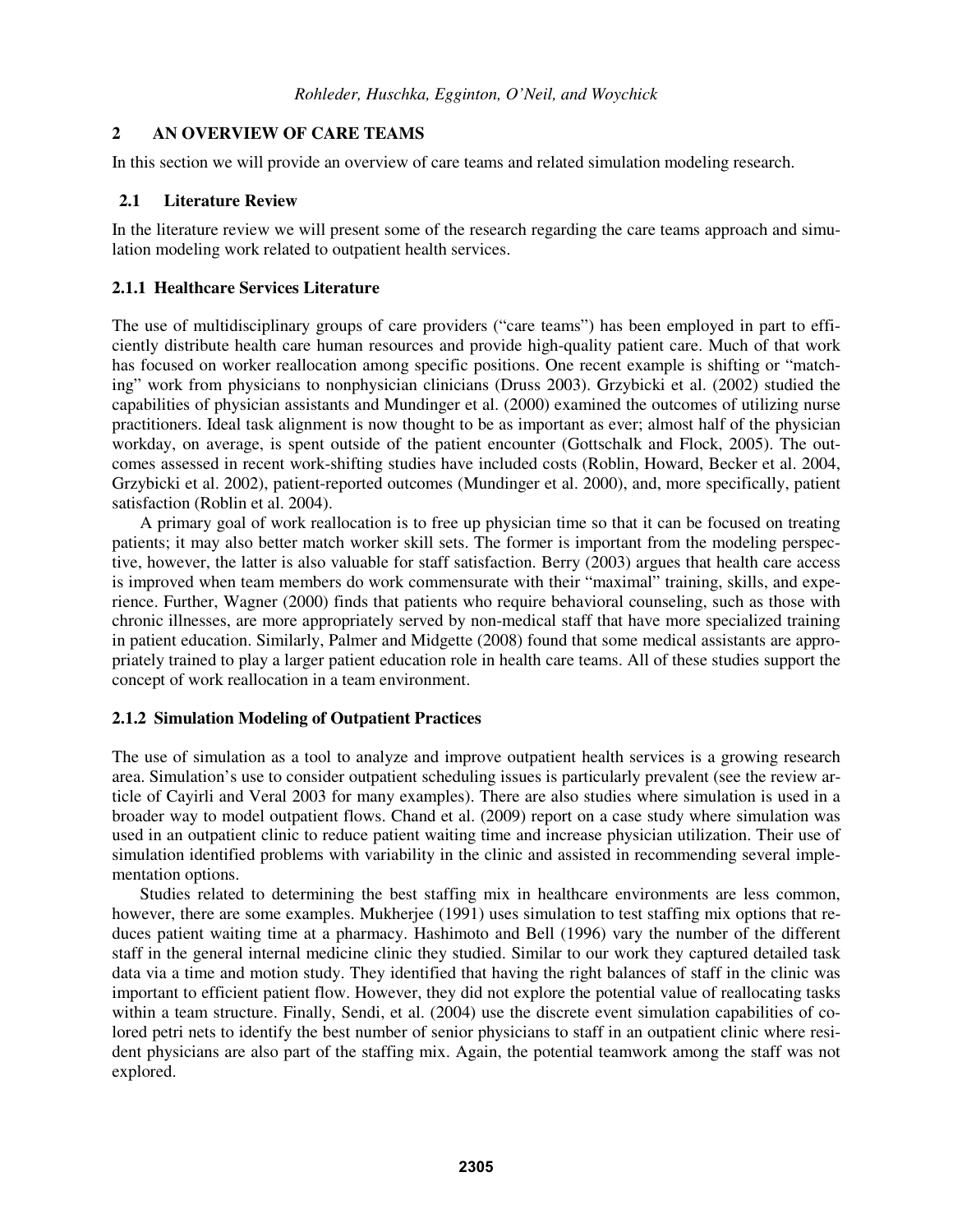# **2.2 Care Teams at Mayo Clinic**

At Mayo Clinic, care teams are being explored as a new approach to delivering outpatient health services. It is one of the initiatives being explored within the Re-imagining Integration in the Outpatient Setting (RIOS) Project. This project was set up to address the unique and challenging aspects of providing health care in an integrated practice like at Mayo Clinic. Some of the challenges RIOS is meant to address are:

- Managing complex episodes
- Prioritizing orders
- Distinguishing patient paths

A prototyping lab was set up to test out alternative health care delivery modes and technologies. Care teams were one of the approaches tested in this lab.

 Several advantages to care teams were reported by the staff testing the care team approach in the lab. All staff levels reported better communication and coordination and the physicians noted smoother patient flow. Anecdotally, the staff in the care teams reported that their days were easier than in the previous configuration where each worked independently from the others. The role of the simulation modeling effort is to support the value of care teams quantitatively and to assist in identifying the best team configurations from an efficiency perspective.

# **3 SIMULATION MODEL DEVELOPMENT**

## **3.1 Process Flow and Human Resources**

Patients in the outpatient practices at Mayo Clinic have a relatively standard sequence as described in Table 1. (The list of sub tasks is a sample of the tasks for each step).

|                                             | <b>Staff Currently Responsible</b> |                     |  |  |
|---------------------------------------------|------------------------------------|---------------------|--|--|
| Major Activity (with some sub tasks listed) | <b>Clinical Assistant/LPN</b>      | <b>Physician/NP</b> |  |  |
| Check In                                    | X                                  |                     |  |  |
| Rooming                                     |                                    |                     |  |  |
| Call and room patient                       | $\mathbf{x}$                       |                     |  |  |
| Check vitals                                | $\mathbf{x}$                       | X                   |  |  |
| Signal patient is ready                     | $\mathbf{x}$                       |                     |  |  |
| Pre-Consult                                 |                                    |                     |  |  |
| Medicine reconciliation                     | X                                  |                     |  |  |
| Document health concerns                    |                                    | X                   |  |  |
| Consultation                                |                                    |                     |  |  |
| Patient dresses/undresses                   |                                    |                     |  |  |
| Examination                                 |                                    | X                   |  |  |
| Discuss additional tests                    |                                    | X                   |  |  |
| Prescriptions                               |                                    | X                   |  |  |
| Post-Consult                                |                                    |                     |  |  |
| Patient education                           |                                    | X                   |  |  |
| Place medical orders                        |                                    | X                   |  |  |
| Place non-medical orders                    | $\mathbf X$                        | X                   |  |  |
| Clean room                                  | $\mathbf{x}$                       |                     |  |  |
| Check Out                                   | X                                  |                     |  |  |

Table 1: Listing of Activities and Staff Responsibilities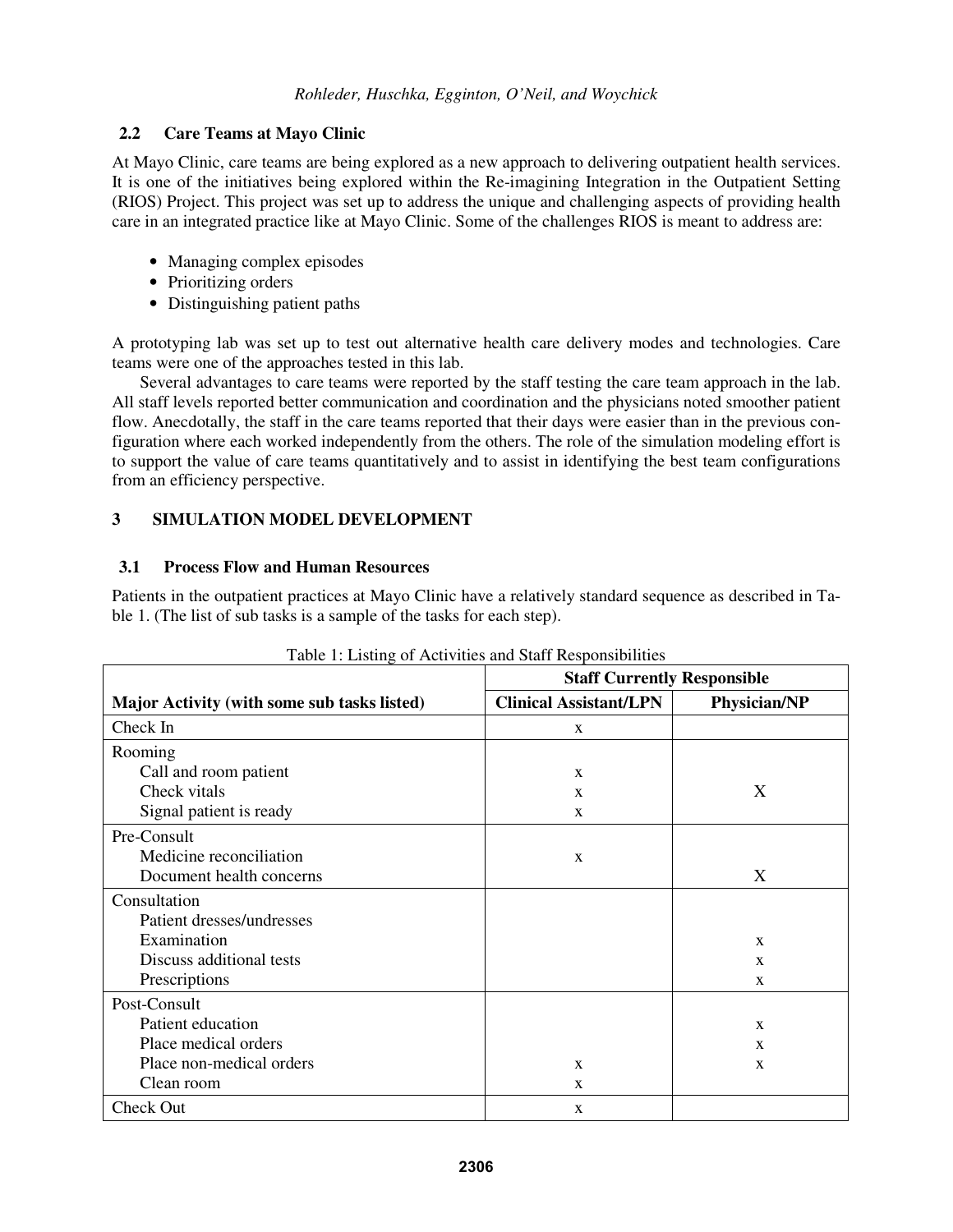The staff member that is most commonly responsible for each task is also noted. The clinical assistants (CAs) and licensed practical nurses (LPNs) do much of the check in and check out activities while the physicians and nurse practitioners consult with the patients. Not all tasks are performed during each patient visit, and some tasks are revisited within the major activities.

The staff also do additional activities that are outside of the patient flow. The physicians/NPs do much of the documentation (e.g., medical notes dictations, correspondences) and the CAs/LPNs handle patient phone calls, schedule patients, and other administrative tasks identified as continuing care.

The GIM area modeled for this study is a subgroup of the department, but constitutes a mostly independent group of staff (i.e., little sharing of duties elsewhere). In this group there are eight physicians, 3 CAs, and 2 LPNs. Additional staff such as medical secretaries, transcriptionists, and administrators were not included in the model since they were not directly involved with patient visits.

### **3.2 Data Collection and Input Analysis**

To build a valid model of patient visits and create the flexibility needed to consider the reallocation of tasks between staff, very detailed timings of the activities in the medical areas were required. Medical staff activities were broken down into about 60 different tasks and then evaluated to determine which ones either had to be done together or would sensibly be done together. This led to 15 separate timings being done across the 6 major activities listed in Table 1 and for the physician documentation activity described in section 3.1.

Dedicated data collectors were assigned to track physicians, CAs, and LPNs. No patient information was included in the data collection, however, consent was required from the patients to have the data collectors present for the timings. Data collectors used a sheet with special bar codes that corresponded to tasks. Timings for tasks were done with a special wand that read the codes for the tasks and recorded the start and stop times. Post analysis was done to test the inter-rater reliability between data collectors to ensure that all observers had consistent views of the individual tasks being performed. Post analysis was also performed to determine if there was a physician difference. Analysis showed that while some tasks differed between practices, differences between physicians within a practice were not statistically significant. Initial data collection of the task data resulted in about 1800 individual task observations for the 15 grouped tasks. Additional data on patient arrival times were accessed from existing data sources to develop an early/late time arrival time distribution. For the tasks and arrival times traditional distribution fitting was used to determine good choices of mathematical functions to use in the simulation model. Distance data were also collected using a distance measurement wheel and detailed schematics of the buildings.

Several challenges were identified in the process of incorporating the data for use in the simulation model. Most notably, for some of the tasks there was a tendency for the staff to move back and forth between several of them with very short durations. As an example, for the consultation activity, the physician may move from the physical exam, to a discussion of additional testing, back to the exam, then to a medication reconciliation, back to the exam, and so on. To keep the model reasonably simple we decided to aggregate the tasks as opposed to modeling the back and forth behavior. We used a Poisson distribution to determine the frequency of the tasks. For tasks that had to have at least one occurrence a zero-truncated Poisson distribution was used. Total task times were then generated by randomly drawing values from the appropriate fitted task time distribution and adding them together. This modeling approach was compared to the original aggregated data. The results were very good for both the mean and variance. Table 2 shows the analysis results for the physical examination task of the consultation activity.

|                    |            | Mean  | Std   | Min        | Max    |
|--------------------|------------|-------|-------|------------|--------|
| Frequency of Task  | Simulation | 4.09  | 2.24  |            |        |
|                    | Observed   | 4.08  | 2.42  |            |        |
| Total Time of Task | Simulation | 22.83 | 17.98 | 0.29       | 110.95 |
|                    | Observed   | 22.46 | 18.78 | $\rm 0.82$ | 12.88  |

Table 2: Verification analysis of multiple step task physical examination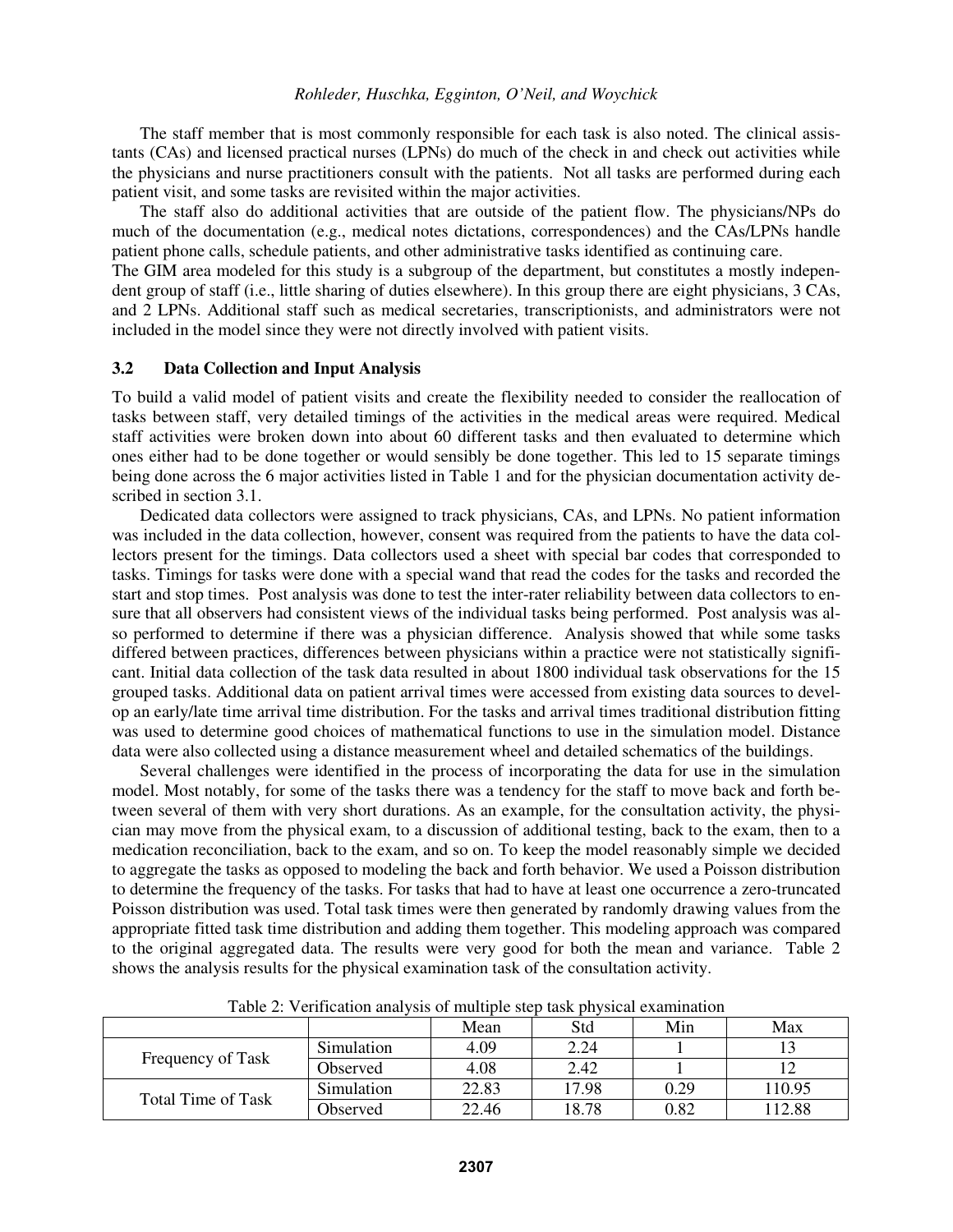# **3.3 Model Structure**

The data were incorporated into a simulation model using the Arena software (Rockwell 2009). The program was modularized into the major activities: patient arrival/check in, rooming, consultation, and so on. The following list identifies several of the key measures tracked:

- Number in waiting room
- Patient waiting time for resources (e.g., CA, Room, Physician)
- Staff/Resource utilization
- Number of patients seen in appointment period
- Time that appointment period was complete (i.e., end of day)
- Staff distance traveled

The last measure was included to consider possible layout changes based on the care teams structure. That analysis is proposed for future study.

# **3.3.1 Simulation Model**

Because visual representation was important in selling the care team concept to potential medical areas, a detailed animated version of the model was required. To show the movement of staff as well as patients, transporters were used. Thus, staff would move to pick up patients and transport them to the appropriate locations in the model. In addition, staff were included as resources to properly track their usage for tasks and utilization measures. The CFI staff who commissioned the model agreed that the animated version of the model was effective in representing the actual system studied. Figure 1 shows a snapshot of the simulation model.

It is not a trivial endeavor to create a model that both looks realistic and also creates output data that is useful for analysis. One particularly difficult aspect of the model was the correct allocation of resources that also served as transports of the patients. In order to create the most realistic movement of patient throughout the area we used the actual distances between each location on the floor. This required the use of transfers to accurately reflect the time it would take for a patient to move to any specific location.

Properly modeling the LPN/CA staff posed additional challenges beyond proper animation of their movement. These two resources perform several functions on the clinical floor, many of which were outside the scope of the simulation model. While their basic duties for these patient visits were considered to be the same, we were not able to collect information on all of the other duties that they perform away from the patient visit. Discussion with nurse managers from the area and from other similar roles at Mayo Clinic resulted in an estimate that about 50% of nurse time is not directly related to the patient visit.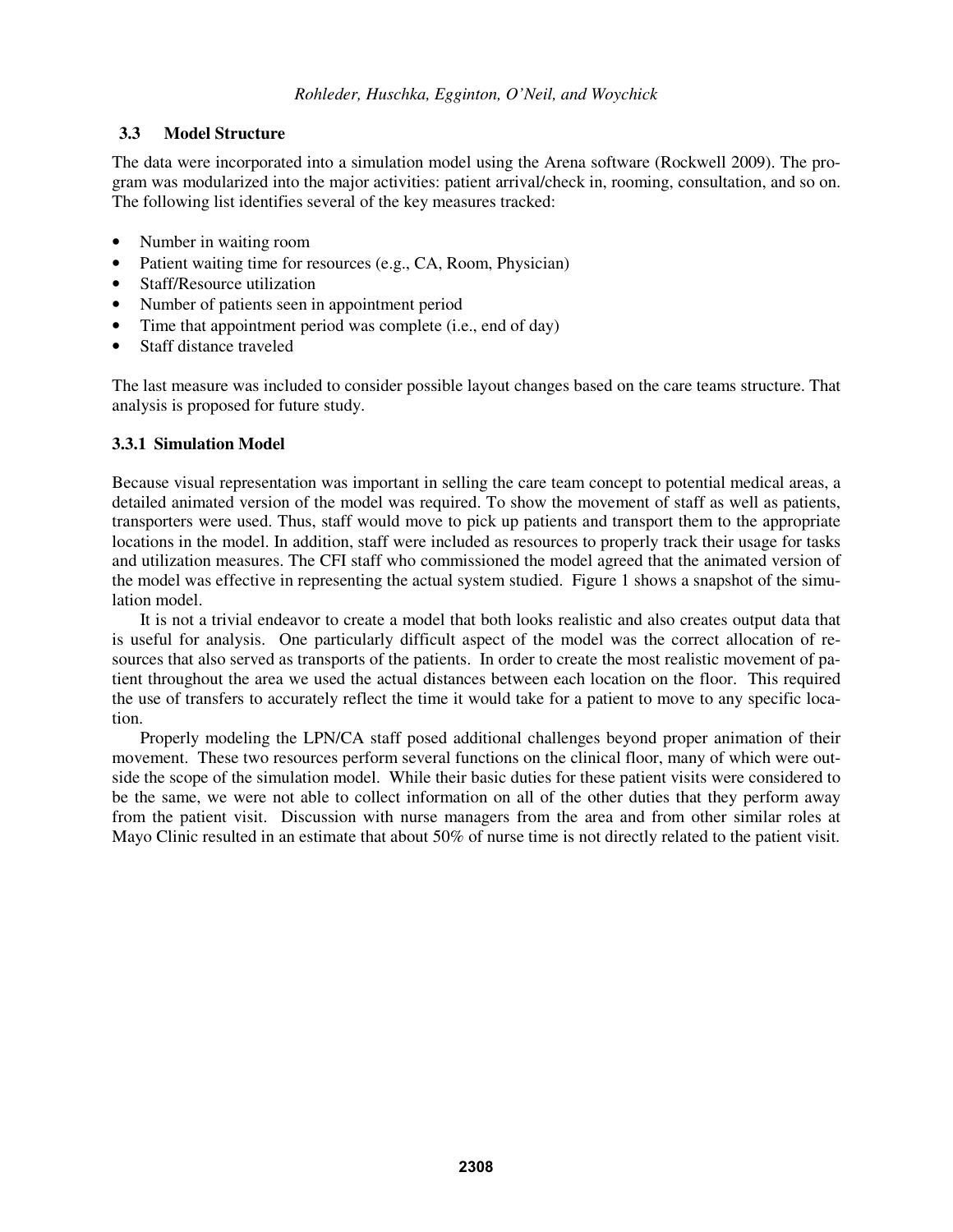

Figure 1: Animation from BA4 base simulation model.

Additionally, we also tested our model while adjusting this ratio and found that a 50% ratio seemed to be reasonable for the number of patients and physicians on the floor at one time with the assumed nurse staffing of 3 CA's and 2 LPN's. To represent the 50% effort each nurse was given a failure of Expo(15 minutes) up and Expo(15 minutes) down. The 15 minute time was chosen because the first two tasks (which are always done by CA's and LPN's) should be easily completed without causing extended delays of waiting for the next downtime (failure) to occur.

 In order to keep track of the CA and LPN they were treated as a set which was dynamically linked to a group of transfers, with transfers having different visual representation to indicate if they were a CA or LPN. The LPN/CA also performs the task of cleaning the room after the patient departs which required the use of dummy entities to properly animate the LPN/CA transfer/resource moving empty to a room, cleaning the room, and then returning to the nurses' station.

The physicians had some of the same logistical problems as the LPN/CA's however they were also limited to specific rooms to which they would see patients. Also, during the initial stages we kept track of the total distance traveled by each physician. However, this was very complicated because of the way they moved about the floor, and became more so as the scope of the simulation grew. Since physicians did not always perform some tasks which required movement it was necessary to always check to see if they would have actually moved, and from what areas they were moving. If we would have been able to assume that physicians always moved about in a consistent manner it would have been possible to easily estimate distance based on the number of patients they saw. Additionally Arena uses station numbers as internally to track location. The resulting matrix of distances between locations became exceedingly difficult to track as the number of physicians, and therefore the number of exams, increased. The internal calculations being done to check locations and calculate distances also seemed to substantially slow down the simulation as the distance matrix became larger. As a result we decided to leave out distance traveled from the primary analysis at this time.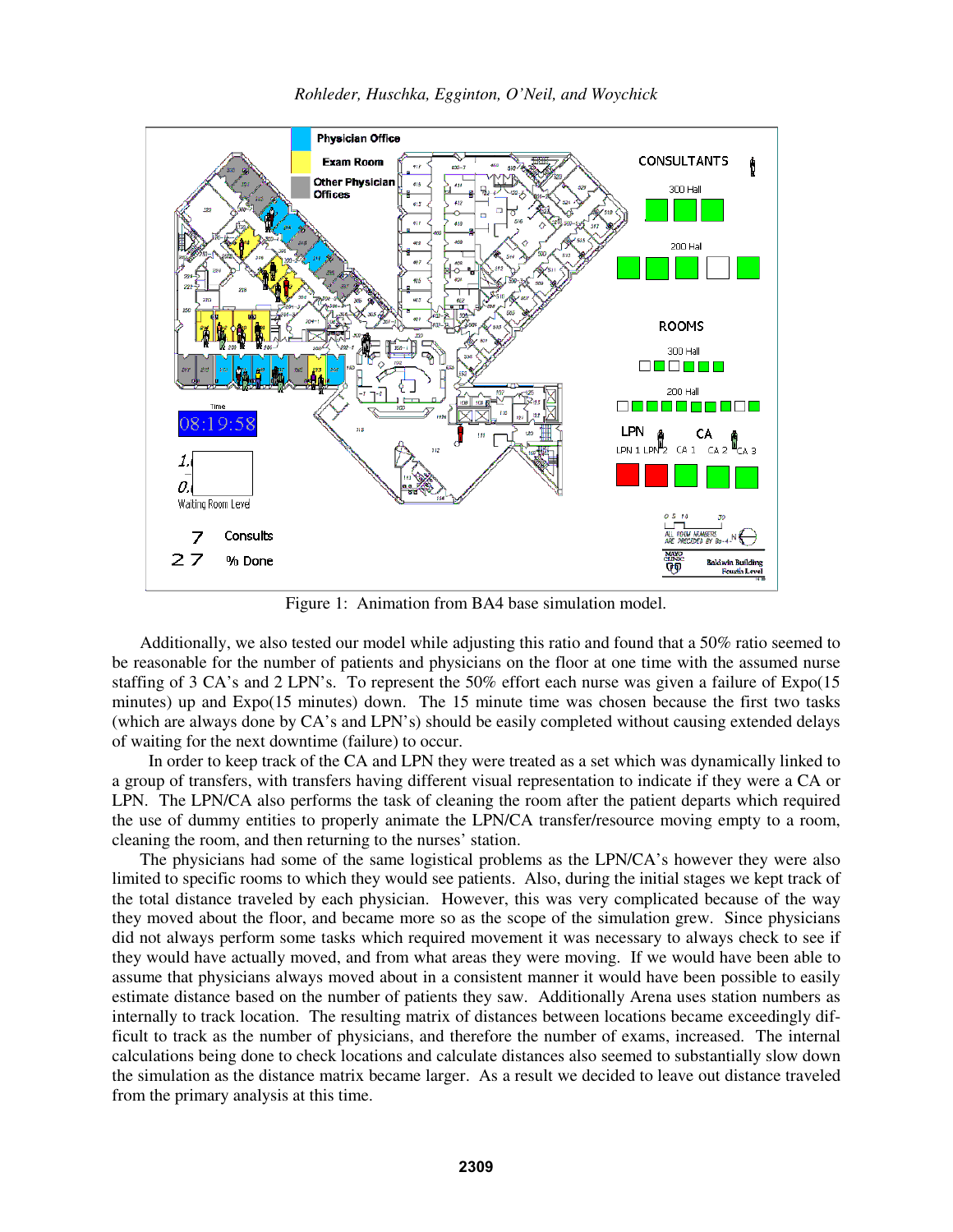Patient arrival patterns were physician specific. Each physician could be viewed almost as a separate practice, thus in order to more accurately represent the way the floor operates, patients were generated for each physician separately based on actual arrival patterns. While this more accurately represented the real state, it also caused some unintended analysis problems which we will discuss later.

The results of these efforts did, however, prove to be very valuable. Demonstrations of the model to nurse managers and operations administrators of the area quickly recognized how the model represented what was happening in real life. The detailed animation also quickly identified errors in the animation, and therefore the logic, which made corrections to the model much easier than would have been the case if we had simply relied on the basic statistical output from the model.

## **4 ANALYSIS RESULTS**

#### **4.1 Experimental Design**

The primary approach to analysis was to look at the effect of work shifting from the physician to an LPN after the basic consultation is completed. The belief is that an LPN would be capable of handling medical review and prescription ordering. The shifting of work required some minor modifications to the base simulation model. While in general LPN's and CA's perform many similar functions relative to the patient visits we observed, the transfer of some tasks can not be equally split between the two resources. CA's would not be able to perform most of the tasks to be shifted from the physicians. As a result we also looked at the ratio of LPN's to CA's.

The primary metric used to evaluate the models was patient throughput. Since the general hypothesis was that shifting of work would free physician time and allow them to see additional patients it seemed logical to look at total number of patients making it through the system. This metric, however, is not always easily or accurately captured within this environment. One problem is how to handle the noon break accurately. The way the nursing staff handles their lunch breaks can be a difficult process to simulate, so for the purposes of this model we focused only on the morning shift.

As mentioned earlier, the arrival patterns for patients among the eight physicians also caused analysis problems. Because patient arrivals were stochastic in nature it was very possible for a physician to have very few, if any, patients arrive within the simulation. Initially the model was validated in part based on having the floor on average complete the morning by noon, and while this validation worked well, it made it difficult to see exactly how the shifting of work was actually affecting the floor.

In order to get a better understanding of how work shifting was working, we created unrealistic patient arrival patterns in order to ensure that physicians would be more likely to have a full morning's slate of patients. We then capped the day at noon to see how many patients could be seen during the morning during both the base model and the work shift model. While not a completely realistic view of the floor, this does give us a sense of what the capacity of each model it, and the benefits, if any, of shifting work away from physicians.

### **4.2 Results**

Simulation models were run as 100 replications of one single morning shift. Patients were to start arriving at 7:00AM with a random distribution around this arrival time allowing patient to arrive early or later with a 30 minute time between arrivals. This would simulate the real world environment of most patients arriving prior to their scheduled arrival time but also allow patient to arrive late. Patients began rooming at 7:45AM. Physicians would begin seeing patients at 8:00AM and continue through early afternoon, however statistical results ignored patients that did not complete their visit by noon.

Because the simulation was overloaded to ensure that most physicians would see patients until noon the results should not be interpreted as actual values. The base model was validated backwards using the known number of patients seen during a morning shift and then patient numbers increased dramatically in order to get a better understanding of the magnitude of work shifting effects. To better illustrate the dif-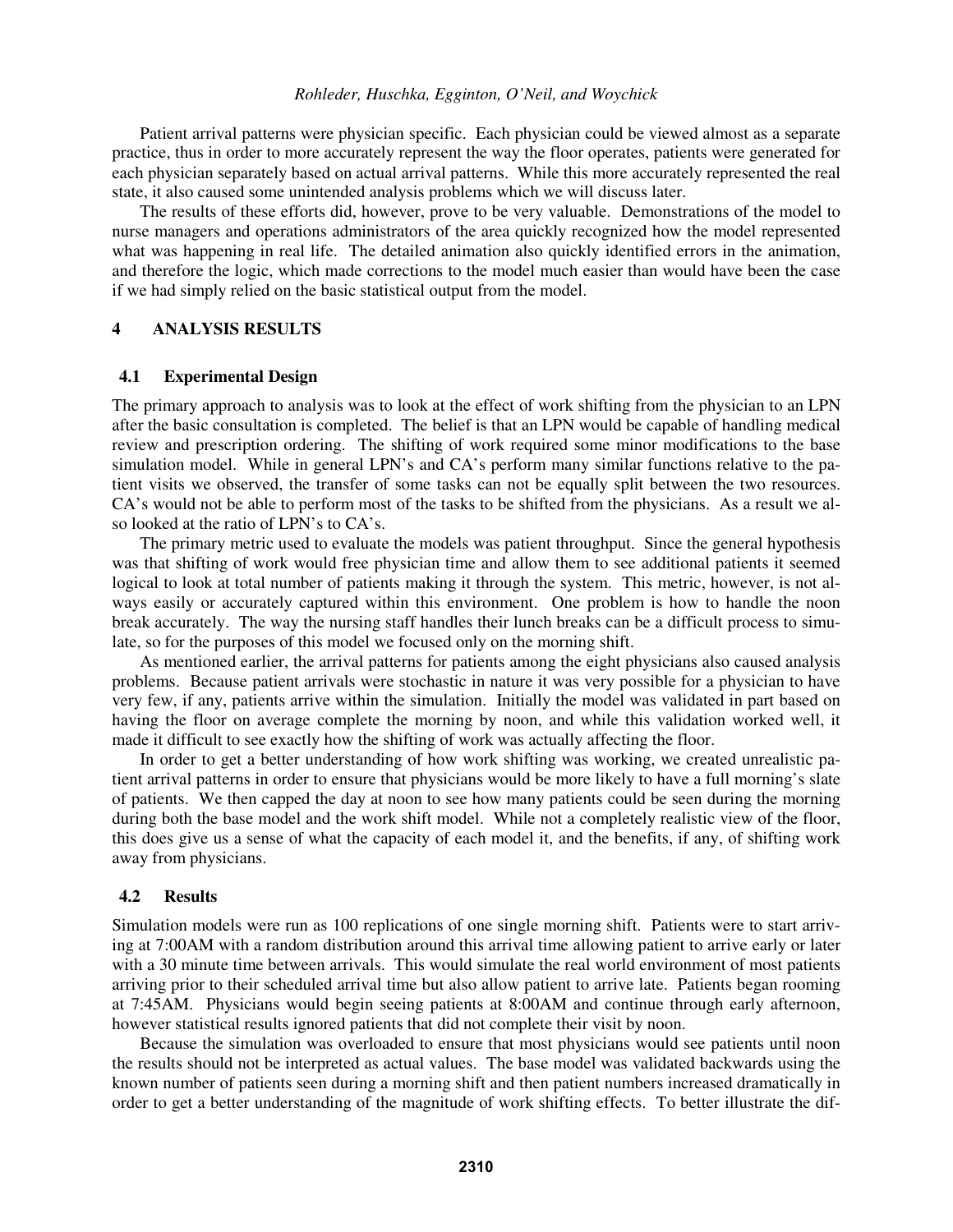ferences between the base model and the test model percent differences are included. All results were output to flat files and statistical analysis was performed using SAS 9.1

Table 3 shows the theoretical maximum number of patients that could be seen by 8 physicians on average under various LPN and CA configurations. One interesting observation from this table is that it shows a nice correlation between the current practice and the theoretical maximums. Currently the floor works under a model with approximately 5 total LPN/CA, and we can see from the simulation that this number holds even under increased patient load stresses

| Total  | <b>LPN</b> | CA | Mean | 10%  | Median | 90%  | Std  |
|--------|------------|----|------|------|--------|------|------|
| LPN/CA |            |    |      |      |        |      |      |
|        |            |    | 24.9 | 21.0 | 25.0   | 28.5 | 3.10 |
|        |            |    | 29.3 | 26.0 | 29.0   | 33.5 | 2.93 |
|        |            |    | 30.5 | 27.0 | 30.0   | 34.0 | 3.05 |
| n      |            |    | 31.4 | 27.5 | 31.0   | 36.0 | 3.32 |
|        |            |    | 31.1 | 28.0 | 31.0   | 35.0 | 2.97 |
|        |            |    | 31.3 | 28.0 | 31.0   | 35.0 | 2.83 |

Table 3: Simulation results from base model.

Table 4 shows the same theoretical maximums under a possible work shift environment. There were a greater number of work shift models tested because the relationship between LPN and CA is more of a determining factor. When LPN's perform some of the tasks currently done by the physicians it results in large differences when the ratio between the two are changed, particularly when the total number of LPN's and CA's increase. As we would expect, under models with few LPN's and CA's, the shifting of work has a negative effect, while as the total number of LPN's and CA's increase the benefits of work shifting are shown. We also see that the benefits of work shifting are maximized around 7 total LPN/CA's.

| Total<br>LPN/CA | <b>LPN</b>     | CA             | Mean | 10%  | Median | 90%  | Std  |
|-----------------|----------------|----------------|------|------|--------|------|------|
| 3               |                | $\overline{2}$ | 19.9 | 17.0 | 20.0   | 22.0 | 1.99 |
| 3               | $\overline{2}$ | 1              | 20.6 | 18.0 | 21.0   | 23.0 | 1.95 |
| 4               | 1              | 3              | 21.6 | 19.0 | 21.0   | 24.0 | 1.83 |
| $\overline{4}$  | $\overline{2}$ | $\overline{2}$ | 24.5 | 22.0 | 24.0   | 27.5 | 2.41 |
| 4               | 3              | 1              | 23.3 | 20.0 | 23.0   | 26.0 | 2.53 |
| 5               | 2              | 3              | 27.1 | 23.5 | 27.0   | 31.0 | 2.95 |
| 5               | 3              | $\overline{2}$ | 28.4 | 25.0 | 29.0   | 32.0 | 2.66 |
| 6               | $\overline{2}$ | 4              | 28.4 | 25.0 | 28.0   | 32.0 | 2.41 |
| 6               | 3              | 3              | 31.4 | 28.5 | 32.0   | 34.5 | 2.60 |
| 6               | 4              | $\overline{2}$ | 30.6 | 27.0 | 30.0   | 35.0 | 3.13 |
| 7               | 3              | 4              | 33.0 | 29.0 | 33.5   | 37.0 | 2.87 |
| 7               | $\overline{4}$ | 3              | 34.1 | 31.0 | 34.0   | 38.0 | 2.71 |
| 8               | 3              | 5              | 32.4 | 28.5 | 32.0   | 36.0 | 2.98 |
| 8               | $\overline{4}$ | $\overline{4}$ | 33.7 | 30.0 | 34.0   | 37.0 | 2.58 |

Table 4: Simulation results from test model.

\*Shaded columns to be used for comparison testing.

Using the results from table 3 and the results from the shaded rows of table 4 we can get a feel for the impact of reallocating the tasks from physicians to LPNs/CAs. The shaded rows from table 4 were selected because they showed the largest improvement in the mean number of patients seen. Figure 2 shows these results, and we can see how the percentage increase in patients seen as the total number of LPN/CA's increase to a point.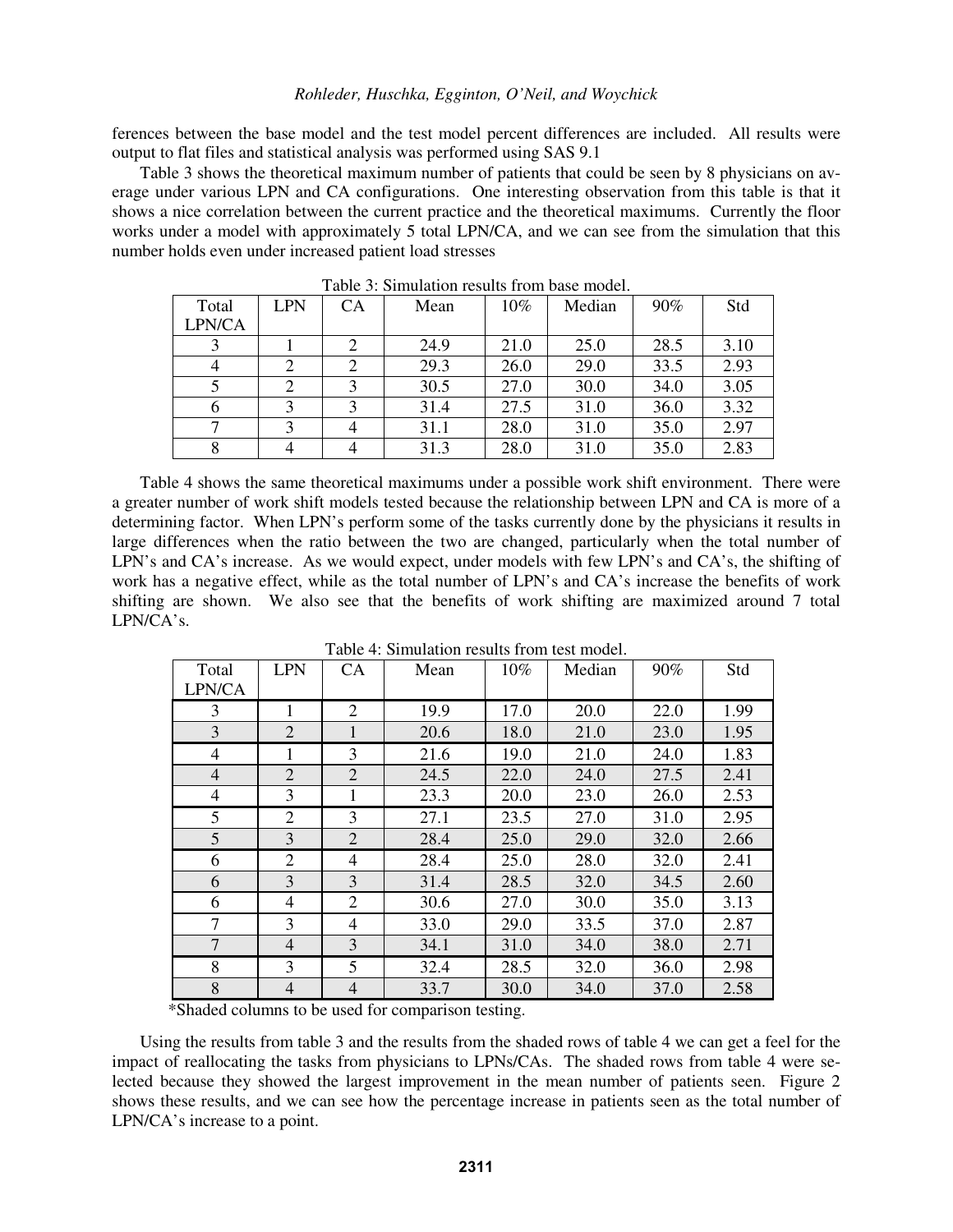

Figure 2: Effects of work shifting.

We also decided to look at the floor from another point of view. Based on work shifting it appears that we could achieve a theoretical maximum of 34.1 patients per day. We were curious how many physicians would be required to reach the same throughput under current work rules. Table 5 shows the results from increasing the number of physicians to 9, 10 and 11 physicians while keeping the number of LPN/CA's at the nominal level of 5. We can see that one additional physician will almost obtain the same level of throughput and each additional physician thereafter does increase the number of total patients seen by noon. However, the average number of patients seen decreases at a steady rate indicating the stress on the LPN/CA resource resulting in approximately a 3% decrease in average efficiency per physician.

| Tuble 3, Shinahubii Iesans IIomi base model whii mercased physicians. |            |    |      |        |        |      |      |             |
|-----------------------------------------------------------------------|------------|----|------|--------|--------|------|------|-------------|
| <b>Total Physicians</b>                                               | <b>LPN</b> | CA | Mean | $10\%$ | Median | 90%  | Std  | $Avg \# of$ |
|                                                                       |            |    |      |        |        |      |      | Patients    |
| 8 Base                                                                |            |    | 30.5 | 27.0   | 30.0   | 34.0 | 3.05 | 3.81        |
| 9 Base                                                                |            |    | 33.3 | 30.5   | 33.0   | 37.0 | 2.81 | 3.70        |
| 10 Base                                                               |            |    | 36.2 | 31.5   | 36.0   | 41.0 | 3.58 | 3.62        |
| 11 Base                                                               |            |    | 38.5 | 34.5   | 39.0   | 43.0 | 3.55 | 3.50        |
| 8 Work Shift                                                          |            |    | 34.1 | 31.0   | 34.0   | 38.0 | 2.71 | 4.26        |

Table 5: Simulation results from base model with increased physicians.

## **5 CONCLUSIONS**

Care Teams are being explored as an alternative health care delivery model at Mayo Clinic. We showed how the use of a discrete-event simulation modeling could be used to quantify the value of this approach and in the design of the best staff structure for these teams.

 A highly detailed animated simulation model was developed. The animation was important to the verification and validation processes because it provided an easy means for staff involved in the studied practices to identify key aspects the model was properly or improperly incorporating. In the end the model validated well to the real system and was used to test alternative team configurations.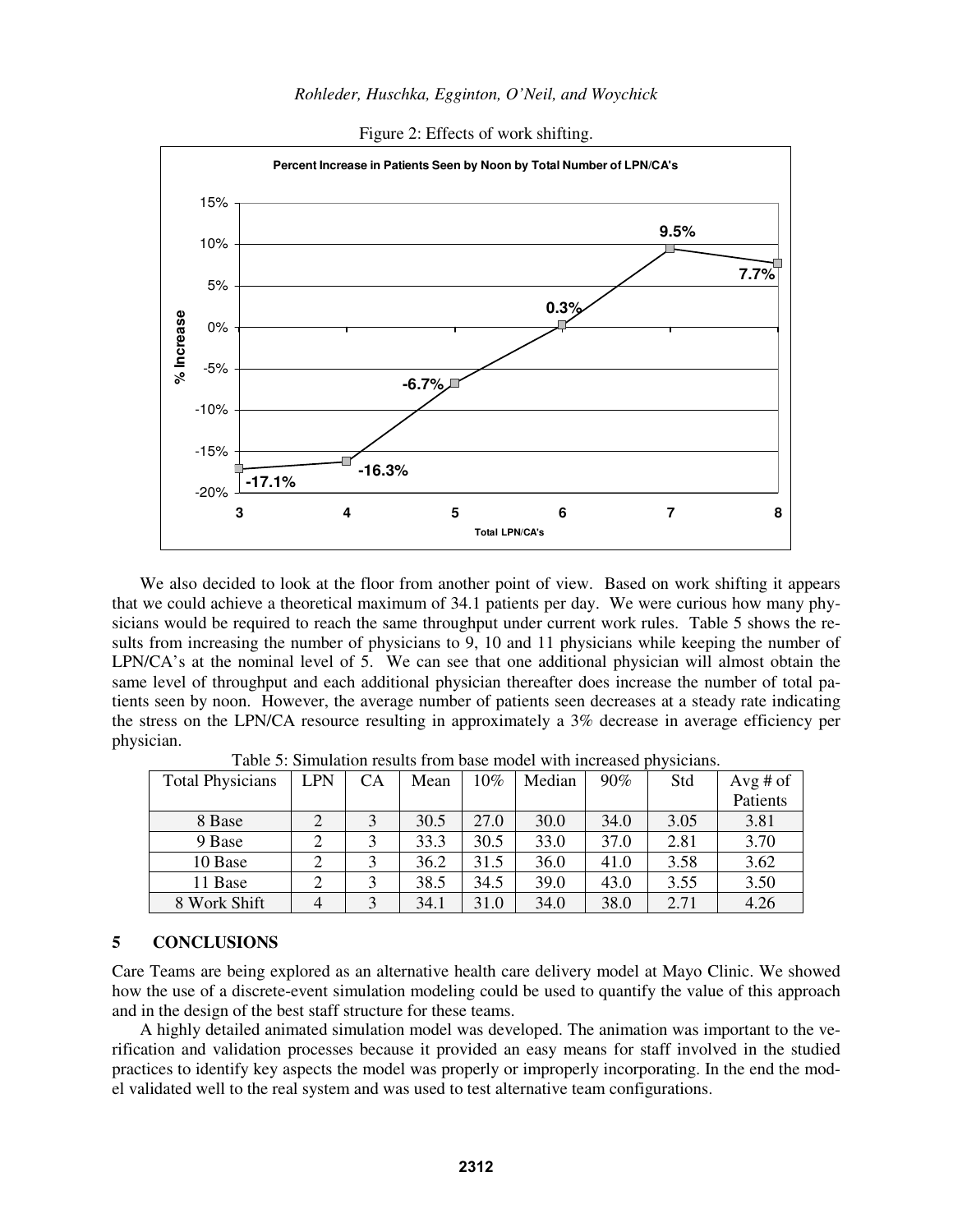The results show that by reallocating work from physicians to the supporting Licensed Practical Nurses and Clinical Assistants may allow higher patient volumes to be seen in the General Internal Medicine practice studied. With two additional LPN/CA staff and the same number of physicians, the work reallocation allows about 12% more patients to be seen per session. However, under current or lower LPN/CA staffing levels reallocating work to the LPNs and CAs results in lower volumes because these staff are the primary bottleneck in the system.

 Also, if the goal is to increase overall patient throughput, it would appear that work shifting, if viable, is preferred over simply increasing the number of physicians available. Since the costs of support staff are lower than that of physicians, there is little to gain from increasing the number of physicians at a reduced patient load without hiring additional support staff at which point work shifting would again show to be a better use of resources.

 Immediate future work associated with our model is to consider the value of using teams to intervene with complex/time consuming patients. This may also involve factoring in new resources such as registered nurses to the team. The model may also be used to evaluate alternative uses of space and associated efficiencies that the Care Teams concept promotes. Shared work spaces that are closer to where patients are treated may significantly reduce space requirements and travel distances/times for staff. The model can be used to help predict the latter, in particular. In addition, with the acceptance of the simulation approach financial models can be developed in conjunction with the simulation analytics to consider the benefits of making the transition to a care-team approach for Mayo Clinic.

#### **ACKNOWLEDGMENTS**

We wish to thank the many individuals at Mayo Clinic who supported our work: Dan O'Neil, Naomi Woychik, Jo Bernau, Jamie O'Byrne, Ahmed Rahman, Angel Garcia, Jennifer Ridgeway, Jeff Sigrist, Bill Bertschinger, the many physicians who so graciously allowed us to observe their practice for the data collection and especially our care team observers: Roberta Hood, Bradley Ross, and Sandy Wiebusch. We also thank the Center for Innovation for its generous financial contribution.

### **REFERENCES**

- Berry, L., K. Selders, and S. Wilder. 2003. Innovations in access to care: a patient-centered approach. *Annals of Internal Medicine* 139:568-574.
- Cayirli T and E. Veral. 2003. Outpatient scheduling in healthcare: a review of literature. *Production and Operations Management* 12:519–549.
- Chand, S., H. Moskowitz, J.B. Norris, S. Shade, and D.R. Willis. 2009. Improving patient flow at an outpatient clinic: study of sources of variability and improvement factors. *Health Care Management Science* 12:325–340.
- Druss, B., S. Marcus, M. Olfson, T.Tanielian, and H. Pincus. 2003. Trends in care by nonphysician clinicians in the United States. *The New England Journal of Medicine* 348:130-137.
- Gottschalk, A. and S. A. Flocke. 2005. Time spent in face-to-face patient care and work outside the examination room. *Annals of Family Medicine* 2005: 488-493.
- Grzybicki DM., P.J. Sullivan, J.M.Oppy, A.M.Bethke, and S.S.Raab. 2002. The economic benefit for family/general medicine practices employing physician assistants. *American Journal of Managed Care* 8:613-20.
- Hashimoto, F. and S. Bell. 1996. Improving outpatient clinic staffing and scheduling with computer simulation. *Journal of General Internal Medicine*. 11:182-184.
- Mundinger MO, R.L. Kane, E.R. Lenz, A.M. Totten, W.Y. Tsai, and P.D. Cleary, et al. 2000. Primary care outcomes in patients treated by nurse practitioners or physicians: a randomized trial. *Journal of the American Medical Association* 283:59-68.
- Palmer, R. and L. Midgette. 2008. Preventive health patient education and counseling: a role for medical assistants? *Journal of Allied Health* 37:137-143